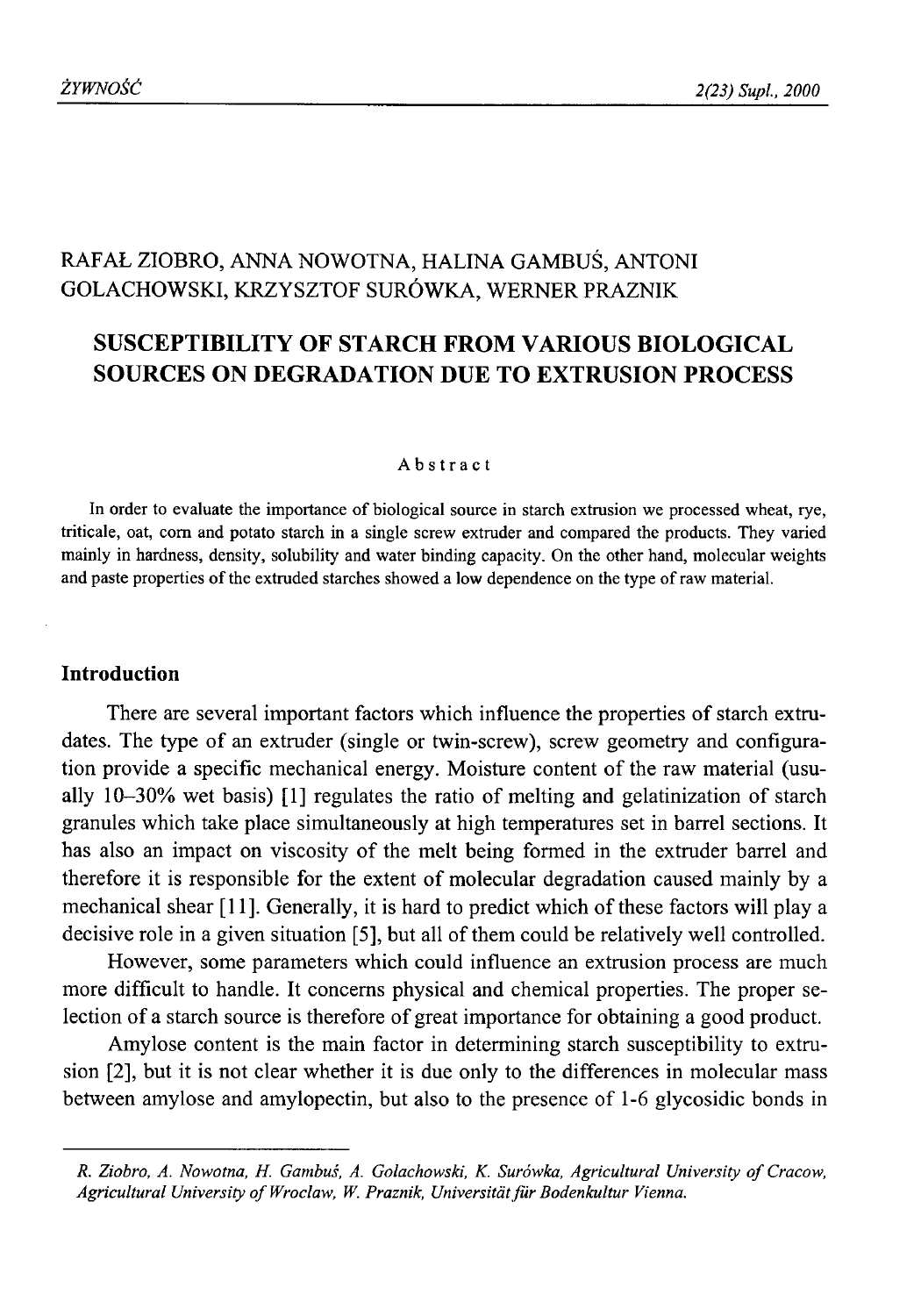amylopectin. Moreover, amylose and amylopectin from different plants are not identical. Besides, other starch features such as crystalline structure, content of integral lipids and inorganic components also depend on botanical source. Thus, it would be reasonable to estimate the influence of these features on the important properties of the extruded products such as expansion ratio, density, textural properties, water solubility and water binding capacity and the behaviour of pastes.

In order to evaluate the importance of a starch source on extrudate properties we compared wheat, rye, triticale, oat and com starch processed under the same conditions.

## **Materials and methods**

The extrusion was performed in a single screw extruder (Brabender 20 DN). Water content in the material was adjusted before the extrusion to either 16% or 24% on a dry basis. The temperatures of 3 barrel sections were 80, 120 and 150 $^{\circ}$ C and a screw speed was maintained at 210 rpm. The hardness, density and expansion ratios were measured for the obtained products, as it was described before [4]. After milling the extrudates the measurements of phosphorus content [6], water solubility, water binding capacity and viscosity were performed. Solubility and water binding capacity of the extmdates, measured in a standard way as for native starch [9] were unreliable. For this reason the method was modified and the sample was dissolved in the form of a homogenous dispersion. The method of Morrison and Laignelet [7] was modified to measure an apparent content of amylose in 5 ml fractions obtained by size exclusion chromatography [12] and these values were used to calculate a molecular weight distribution of the amylose and the amylopectin present in the samples, basing on the pullulan calibration. To measure paste properties we prepared dispersions in cold water and heated them up rapidly allowing to boil for 5 minutes. The flowcurves  $\tau(\gamma)$  at a constant shear stress were measured using a Rheolab MC 1 rotational rheometer with a standard measuring system DIN 53019. After cooling the pastes to 20°C. The parameters n and K were calculated using the Ostwald model.

## **Results**

The extrudates prepared at different moisture contents varied much in hardness, expansion and density (table 1.) as we reported before [4]. The expansion was lower for the samples extruded at 24% of water in the raw material. As expected these samples had a higher density and hardness (for potato this parameter was out of the measurement range), their solubility was lower at 30°C while at higher temperatures they became the same, or even more soluble (fig. 1). The results clearly show that there is no simple relation between expansion and solubility. The highly expanded (and pre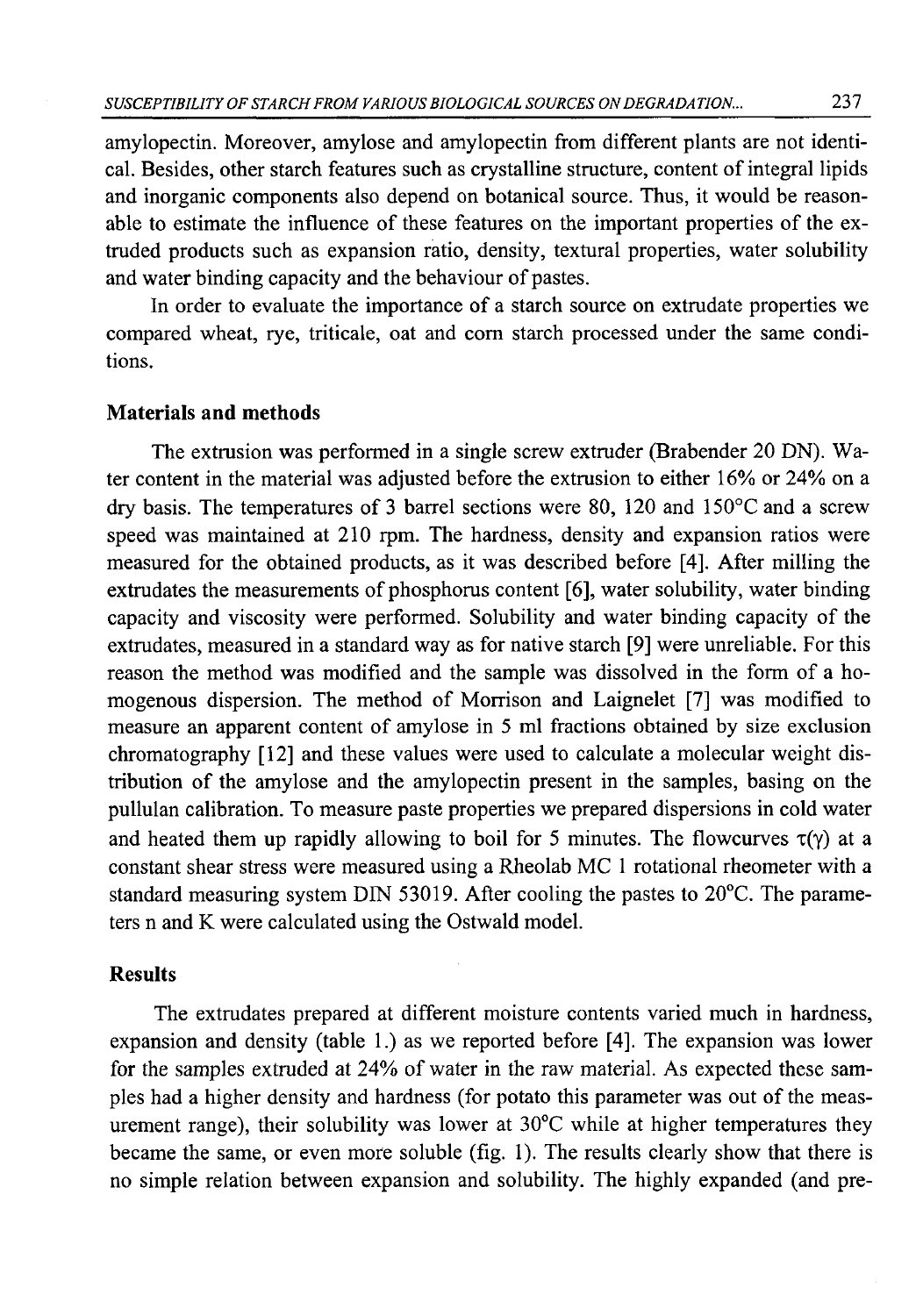sumably more degraded) starches have more components, which are water soluble at a low temperature, but while heating it becomes less important and at 90°C solubility of the starch extruded at 24% of moisture is almost the same or even higher (potato). Water binding capacity was higher for the samples with a higher initial water content, which is believed to be more gelatinized and less melted. As for potato starch extrudates, which were almost completely dissolved at 60°C, water binding capacity could not be measured (fig. 2).

Table 1

| Origin of starch | water content in a raw material | Hardness     | <b>Expansion ratio</b> | Density |
|------------------|---------------------------------|--------------|------------------------|---------|
| Wheat            |                                 | 36           |                        | 0.12    |
|                  | 24                              | 90           | ን ዓ                    | 0.28    |
| Corn             |                                 |              | 3.2                    | 0.23    |
|                  |                                 | 93           |                        | 0.30    |
| Potato           |                                 | 150          |                        | 0.32    |
|                  |                                 | out of range |                        | 0.52    |

Physical characteristics of com, wheat and potato starch, extruded at different moisture levels.

Table 2

Physical characteristics of starches from various botanical sources extruded at 16% of moisture.

| Starch origin | --<br>Hardness | Expansion | Density |
|---------------|----------------|-----------|---------|
| Wheat         | 36             | 3.5       | 0.12    |
| Rye           | 98             | 2.8       | 0.18    |
| Triticale     |                | 2.8       | 0.33    |
| Oat           | 70             | 2.9       | 0.18    |
| Corn          |                | 3.2       | 0.23    |
| Potato        | 151            | 3. I      | 0.32    |

Better textural parameters were obtained for the starches extruded at 16% water content, so they were chosen for further studies. Physical properties of the samples, are shown in table 2. It is worth to noticing that the expansion of the product does not correlate with density and hardness, but under these conditions (which we suppose are close to optimal) it is comparable for all the studied starches. Some dependence could be observed between hardness and density, but it needs a larger data set to be proved.

In all the extruded starches, especially oat one, phosphorus content was higher than in native ones (table 3), which suggests some inadequacy of the method. Perhaps, to some extent, it could be due to the loss of the chemically combined water from the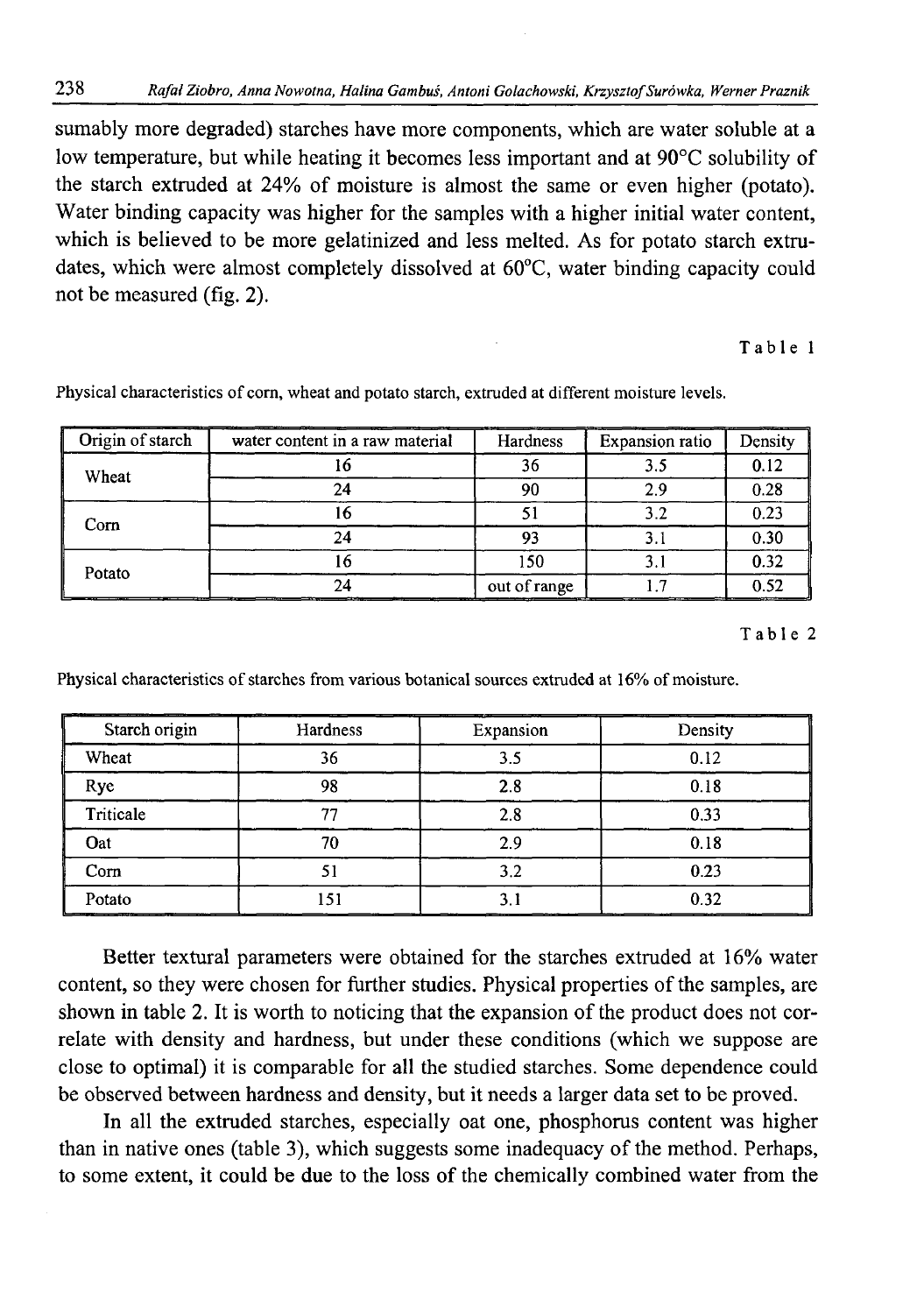starch granules during extrusion, which would reduce dry mass the samples. This seems likely, because similar effects of extrusion on mineral components content were already reported [10].



Fig. 1. Solubility of starch extrudates obtained at different moisture levels.



Fig. 2. Water binding capacity of starch extrudates obtained at different moisture levels.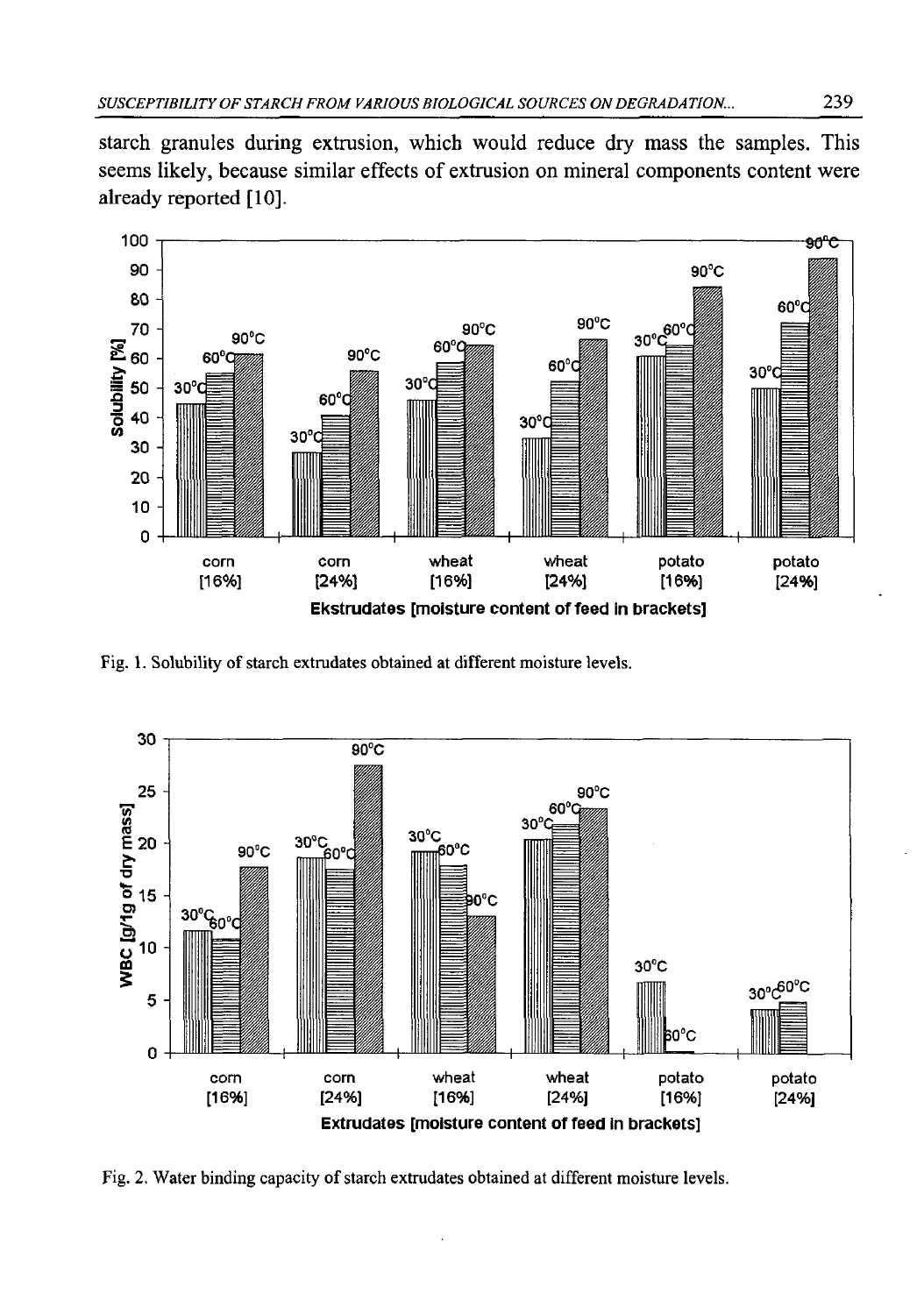Wheat, rye and triticale starch extrudates did not differ significantly in their solubility but lower values were measured for oat and com starches. All the extrudates were much more soluble, than native starches, especially at low temperatures (fig. 3).



Fig. 3. Solubility of starch extrudates of different botanical origin obtained at 16% moisture content.

Table 3

|             | Phosphorus content [mg %] |          |      |  |  |
|-------------|---------------------------|----------|------|--|--|
| Starch type | native                    | extruded |      |  |  |
|             |                           | 16 %     | 24 % |  |  |
| Rye         | 30                        | 36       |      |  |  |
| Triticale   | 47                        | 51       |      |  |  |
| Oat         | 80                        | 101      |      |  |  |
| Wheat       | 64                        | 59       | 60   |  |  |
| Corn        | 19                        | 21       | 22   |  |  |
| Potato      | 68                        | 70       | 79   |  |  |

Phosphorus content in native and extruded starches.

The obtained amylose content was confirmed by many other experiments. However, we obtained a bimodal distribution of iodine-stained glucans, as previously reported by Chinnaswamy and his colleagues [3]. While accepting the view of these authors that some part of amylopectin can give blue complexes, we did not try to separate this fraction from the apparent amylose. The results of weight-average molecular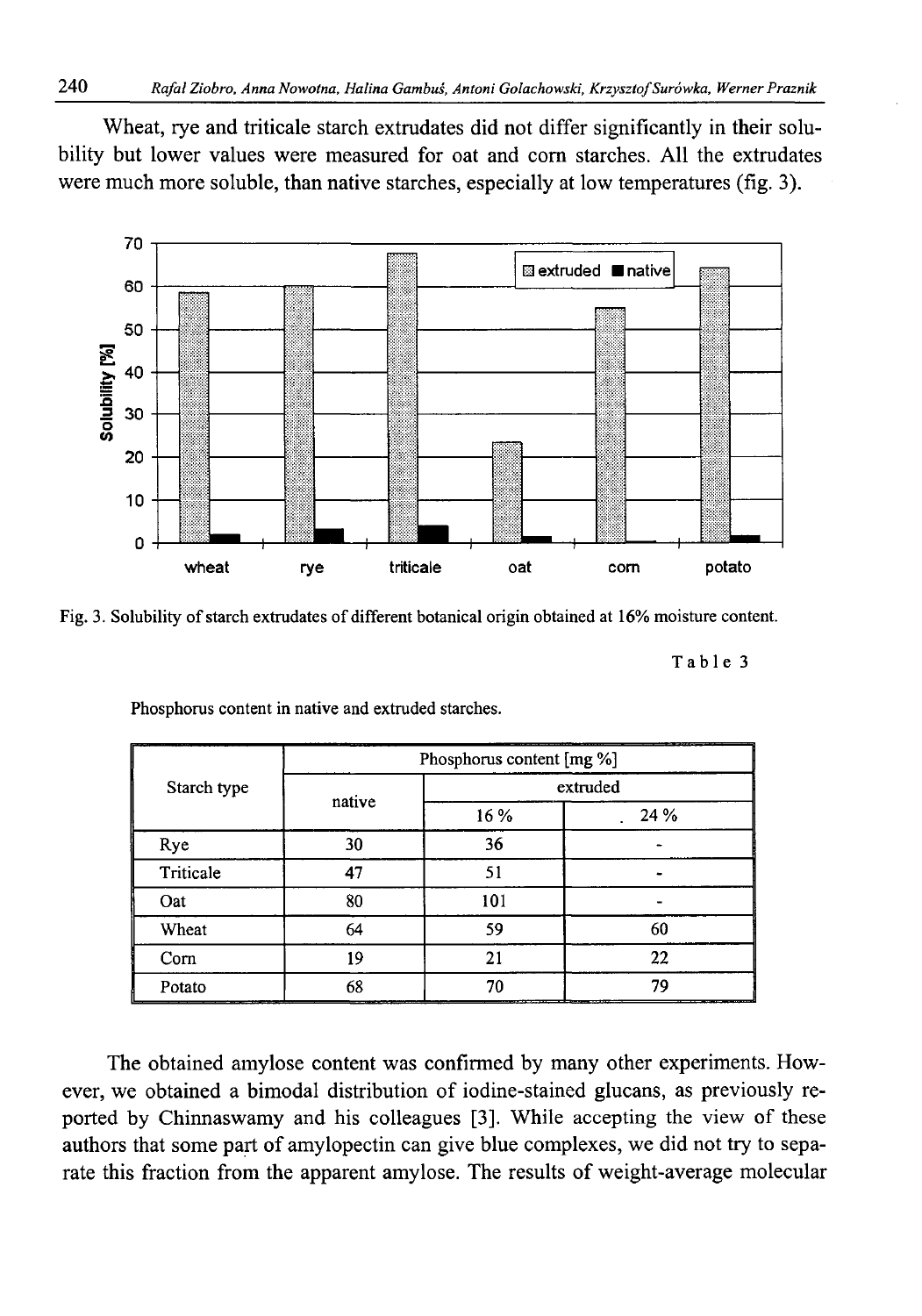weights of the branched fraction present in native starches were similar (table 4) and lower, than the usually reported data. We believe this is due to a few reasons: the insufficient separation in this range of glucan sizes, the use of the pullulan calibration, and last, but not least the described method of amylose/amylopectin signal separation, which gave wide distributions of these glucans. Potato, com and rye starches had slightly higher masses than the other ones. The extrusion at the described conditions caused in all the cases significant reduction of molecular weight of amylopectin, but smaller of amylose which is in agreement with the reports of Politz et al. [8].

Table 4

| Origin of starch | Amylose content [%] |          | $M_w$ of amylose [ $\times 10^6$ ] |          | $M_w$ of amylopectin [ $\times 10^6$ ] |          |
|------------------|---------------------|----------|------------------------------------|----------|----------------------------------------|----------|
|                  | native              | extruded | native                             | extruded | native                                 | extruded |
| Com              | 22.5                | 18.6     | 1.8                                | 1.1      | 8.3                                    | 3.7      |
| Wheat            | 18.9                | 18.0     | 1.5                                | 0.7      | 6.4                                    | 3.6      |
| Rye              | 24.6                | 19.5     | 1.1                                | 1.4      | 8.3                                    | 3.5      |
| Oat              | 16.5                | 17.9     | 2.0                                | 1.2      | 6.7                                    | 4.7      |
| Triticale        | 23.3                | 21.2     | 2.0                                | 2.0      | 7.8                                    | 4.3      |
| Potato           | 27.6                | 22.4     | 2.3                                | 2.2      | 9.2                                    | 4.1      |

Molecular characteristics of native and extruded starches.

#### Table 5

Ostwald model constants n and K for 3% pastes of native and extruded starches.

| Starch origin | Native |      | _______<br>Extruded starch |      |  |
|---------------|--------|------|----------------------------|------|--|
|               | V      | n    | А                          | n    |  |
| Wheat         | 0.08   | 0.77 | 0.003                      | 1.23 |  |
| Corn          | 0.87   | 0.44 | 0.014                      | 1.04 |  |
| Triticale     | 0.59   | 0.54 | 0.005                      | 1.13 |  |
| Rye           | 0.01   | 1.03 | 0.006                      | 1.13 |  |
| Oat           | 1.76   | 0.46 | 0.003                      | 1.21 |  |

Native starches varied significantly in their paste properties. The Ostwald model constants n ranged from 0.4 to 1 (table 5.). The structural degradation caused by extrusion was reflected by these values. In all cases n value was close to 1, which is characteristic for Newton type fluids. The loss of structural viscosity was reflected in a dramatic decrease of K values.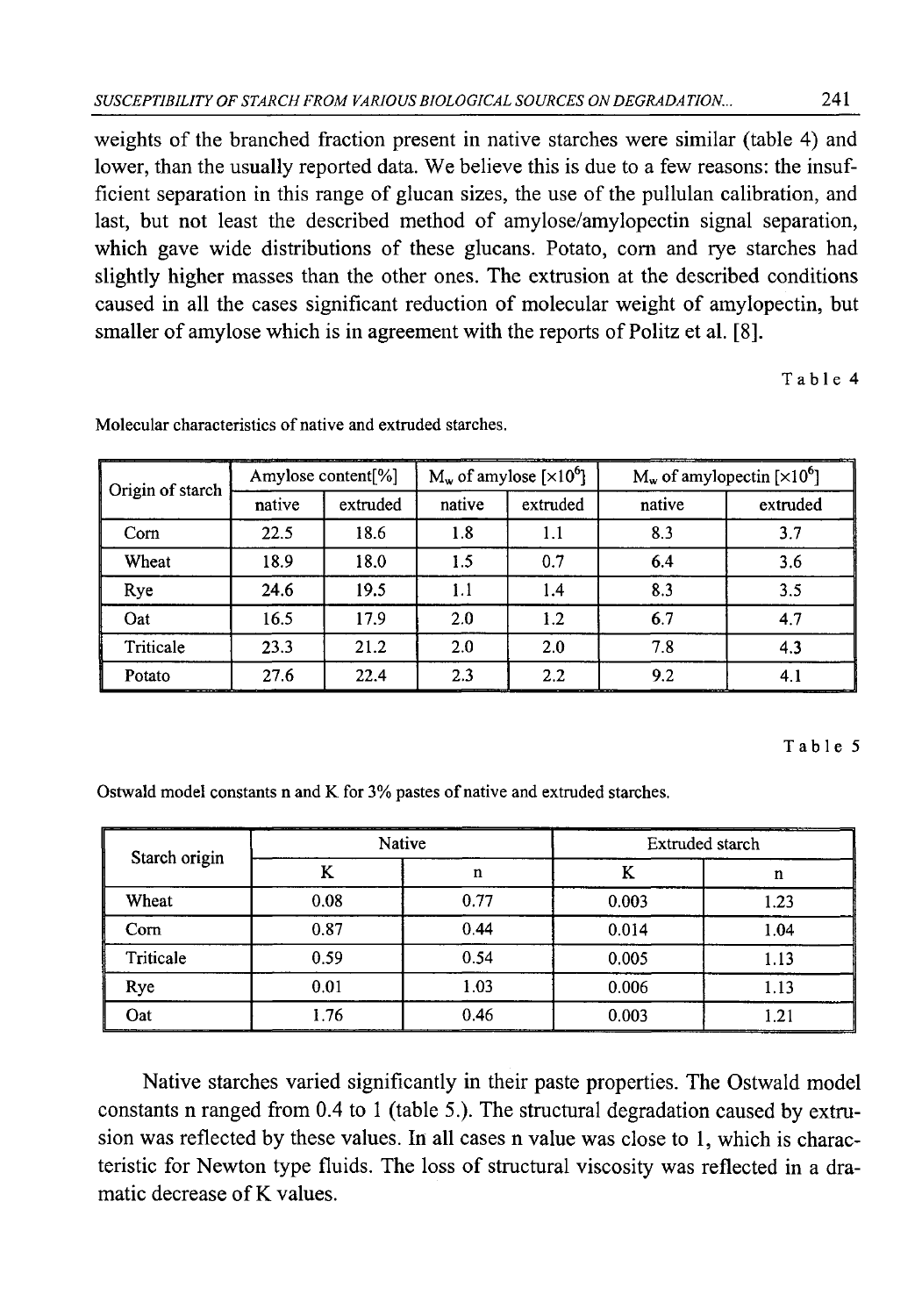## Conclusions

The most important differences between the extrudated starches from different botanical sources are: hardness, density, solubility and water binding capacity. All these properties are also affected by the extrusion parameters, so it seems possible to optimize them for special purposes.

On the other hand, molecular weights and gel properties of the extruded starches are not so much different, as not to be used interchangeably for many applications.

### **REFERENCES**

- [1] Chinnaswamy R.: Basis of cereal starch expansion, Carbohydrate Polymers, 21, 1993, 157.
- [2] Chinnaswamy R., Hanna M.A.: Relationship between amylose content and extrusion-expansion properties of corn starches, Cereal Chem., 65 (2), 1983, 138.
- [3] Chinnaswamy R., Hanna M.A., Zobel H.F.: Microstructural, physicochemical, and molecular changes in extrusion-cooked and retrograded com starch, Cereal Foods World, 34 (5), 1989,415.
- [4] Gambuś H., Golachowski A., Bala-Piasek A., Ziobro R., Nowotna A., Surówka K.: Functional properties of starch extrudates. Part I. Dependance of extrudates properties on starch water content, Electronic Journal of Polish Agricultural Universities, Volume 2, Issue 2, series Food Science and Technology, 1999.
- [5] Lai L.S., Kokini J.L.: Physicochemical changes and rheological properties of starch during extrusion (A Review), Biotechnol. Prog., 7, 1991, 251.
- [6] Marsh B.B.: The estimation of inorganic phosphate in the presence of adenosine triphosphate. Biochim. Biophys. Acta, 32, 1959, 357.
- [7] Morrison W.S., Laignelet B.: An improved colorimetric procedure for determining apparent and total amylose in cereal and other starches. J. Cereal Sci., 1, 1983, 9.
- [8] Politz M.L., Timpa J.D., Wasserman B.P.: Quantitative measurement of extrusion induced starch fragmentation products in maize flour using nonaqueous automated gel-permeation chromatography, Cereal Chem., 71 (6), 1994, 532.
- [9] Richter M., Augustat S., Schierbaum F.: Ausgewahlte Methoden der Staekechemie. VEB Fachbuch verlag, Leibzig, 1968, 53.
- [10] Śmietana Z., Szpendowski J., Soral-Śmietana M., Świgoń J.: Skrobia ziemniaczana ekstruzyjnie modyfikowana, Przemysł Spożywczy, 3, 1997, 13.
- [11] Zheng X., Wang S.S.: Shear induced conversion during extrusion, J. Food Sci., 59 (5), 1994, 1137.
- [12] Ziobro R., Gambuś H., Nowotna A., Bala-Piasek A., Sabat R.: Starch extrudates as a source of low molecular dextrins slowing down bread staling, Żywność. Technologia. Jakość, 4 (17), 1998, 251.